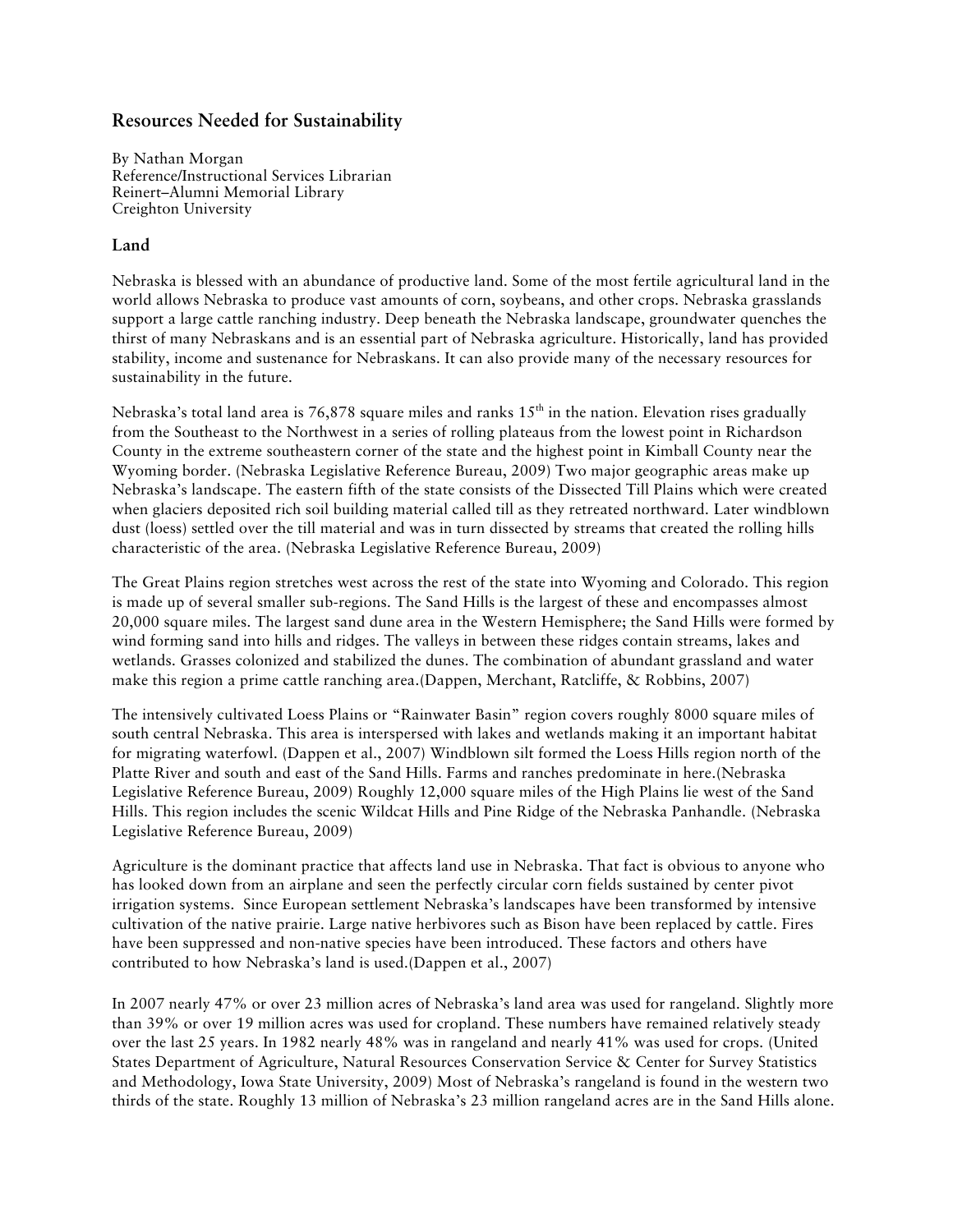The eastern third of Nebraska is given over predominantly to cropland. (Center for Advanced Land Management Information Technologies, 2007)

Nebraska's soils are well suited to agricultural use. Central and western Nebraska soils are broadly classified as Entisols according to the US Soil Taxonomy and are of recent geologic origin.(Encyclopedia Britannica, 2010a) They are generally rather shallow and are not rich in organic matter which makes them unsuitable to intensive cultivation. They are ideal for soils for grasslands and support and large and productive ranching industry.(Natural Resources Conservation Service, 2010) Eastern Nebraska soils are classified as Mollisols. Mollisols are deep, fertile and have an abundance of organic matter. They usually form under a prairie landscape and are very conducive to cultivation. (Encyclopedia Britannica, 2010b) Mollisols support large scale corn and soybean production in the eastern third of Nebraska. Center pivot irrigation is practiced in areas without sufficient rainfall in this region.(Center for Advanced Land Management Information Technologies, 2007)

Soil erosion is a major issue for intensively cultivated areas and Nebraska is no different. Over the past 25 years water erosion rates in Nebraska have dropped significantly. In 1982 Nebraska lost an average of 4.5 tons of topsoil per acre per year which was higher than the national average of 4 tons/acre/year. By 2007 due to soil conservation efforts both the state and national averages had dropped to 2.7 tons/acre/year. Wind erosion control efforts have not been as successful. Nebraska lost 1.5 tons/acre/year of topsoil due to wind erosion in 1982. In 2007 that average had increased to 1.9 ton/acre/year. During the same period the national average dropped from 3.3 to 2.1 tons/acre/year.(United States Department of Agriculture, Natural Resources Conservation Service & Center for Survey Statistics and Methodology, Iowa State University, 2009)

#### **Water**

Water is essential to sustainability. Without access to a sufficient supply of clean water, human civilization and even human life itself is impossible. Human activity in Nebraska relies on a combination of surface and groundwater sources. Surface water is obtained from 9 major watersheds in Nebraska (Marten, )while the High Plains Aquifer serves as the source for an overwhelming majority of Nebraska's groundwater. (United States Geological Survey, 2009)

Water use in Nebraska grew substantially from 1990 to 2005, the last year for which data is available. In 1990 8,940 million gallons per day (mgd) were withdrawn from surface and groundwater sources in Nebraska. Of that total roughly 54% was from groundwater sources. (Solley, Pierce, & Perlman, 1996) Over the next 15 years the amount of water use would increase as would the percentage of that water supplied by Nebraska's groundwater resources. In 1995 59% of 10,500mgd was obtained from groundwater.(Solley, Pierce, & Perlman, 1998) By 2000, the total water use had risen to 12,300mgd and 62.4% of that was provided by groundwater sources. (Hutson et al., 2004) In 2005 total water use had climbed slightly to 12,300mgd and the percentage of that provided by groundwater had fallen slightly to 61.2%. (Kenny et al., 2009)

In 2000 roughly 78% of all water withdrawn for use in Nebraska was used for groundwater irrigation. Another 14.5% was used for surface water irrigation. Water used for industry, public supply, mining, and livestock made up less than 8% of all the water used in Nebraska.(Nebraska Department of Natural Resources, 2007a) By 2005, 81% of water withdrawn for use in Nebraska was used for groundwater irrigation. Surface water irrigation had dropped to 13% of the total. All other uses combined accounted for roughly 6% of the water used in Nebraska in 2005. (Nebraska Department of Natural Resources, 2007b)

Groundwater refers to the water found in an aquifer or an area below the surface of the earth where all the spaces between grains of rock or soil are saturated with water. The top of this saturated zone beneath the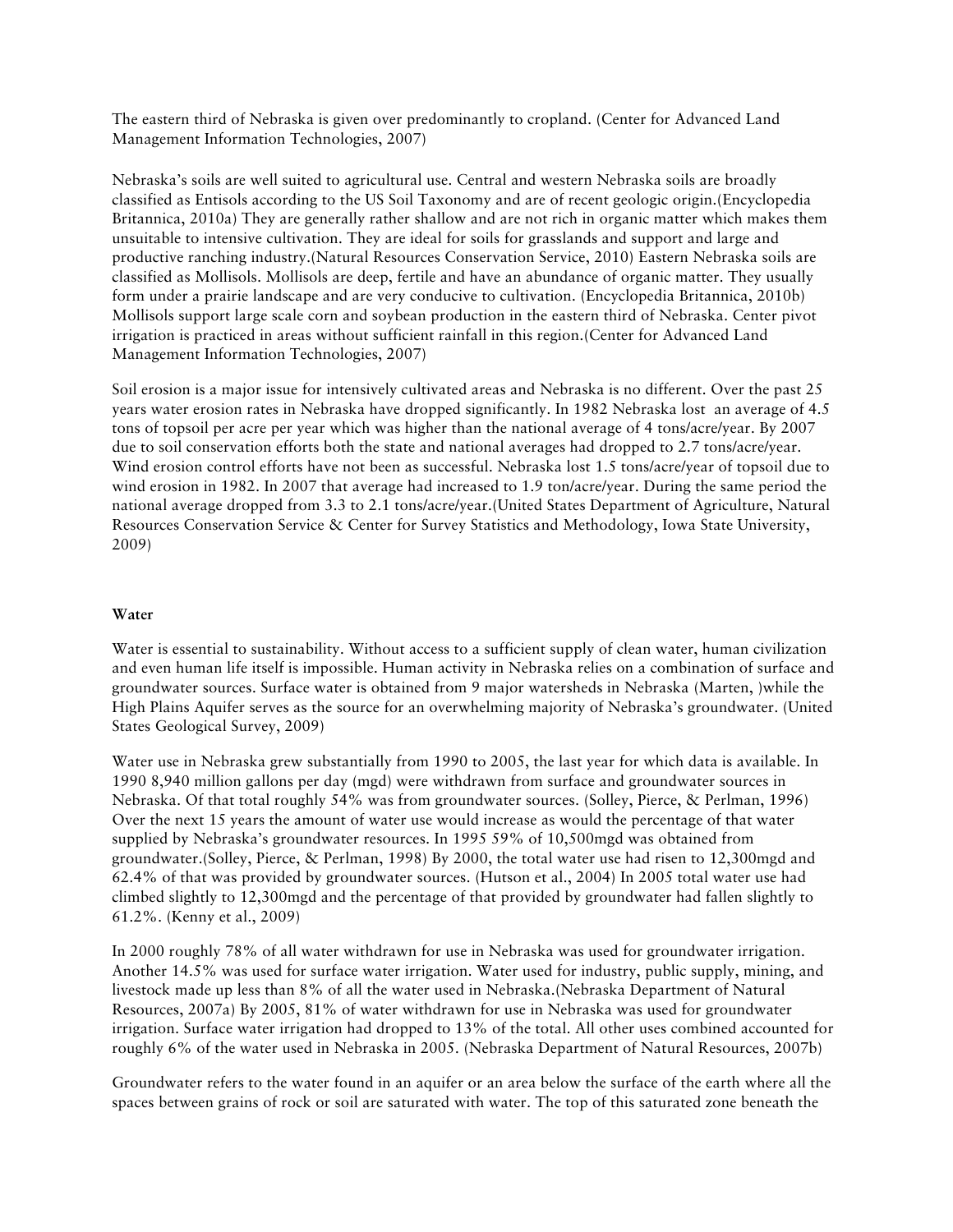earth's surface is called the water table.(University of Nebraska, Lincoln: School of Natural Resources, 1999) The vast majority of Nebraska's groundwater is provided by the High Plains Aquifer which underlies nearly 64,000 square miles of central and western Nebraska.(Miller & Appel, 2009)

While the rate of flow in streams and rivers is measured in feet per second, the rate of flow for groundwater is measured in feet per year. Groundwater moves like a giant conveyor belt until the water table intersects the land surface. That conveyor belt moves an average of 300 feet per year in Nebraska. When humans tap into that conveyor belt by drilling wells for irrigation or some other purpose, the amount of water that eventually enters a stream is reduced. Because groundwater moves so slowly, it may take decades or even centuries for that reduction in stream flow to be apparent. (Goeke, 2009)

Nebraska's groundwater resources are huge. The Nebraska portion of the High Plains Aquifer contains an estimated 2.145 billion acre/feet of water. (Goeke, 2009) An acre foot is the volume of water required to cover and acre of land at a depth of 1 foot. (United States Geological Survey, 2010) By 2003 the total available groundwater in the Nebraska portion of the High Plains Aquifer had been reduced by only 11.4 million acre/feet, or slightly more than half of 1% of the total amount. Unfortunately, the declines are not uniform. Some areas have seen little or no decline in the depth to the water table, while others, in Box Butte County for example, have seen declines of 40 to 50 feet. (Goeke, 2009)

#### **Food**

Agriculture is the overwhelmingly dominant use of the Nebraska landscape. 93% of Nebraska's land area, or roughly 45 million acres, is used for agriculture. Nearly 23 million acres are used for range and pastureland while over 21 million acres are in cropland. Nebraska ranks first in the United States in the commercial red meat production with over 7 billion pounds produced in 2009. It ranks first in acres of irrigated land, over 8.5 million in 2007,  $2<sup>nd</sup>$  in pinto bean and proso millet production and  $3<sup>rd</sup>$  in corn production. Cash receipts from Nebraska's farms totaled more than \$17 billion in 2008. Agricultural exports from Nebraska totaled nearly \$6 billion in 2008.(Nebraska Department of Agriculture, 2010) Agriculture not only has a huge impact on Nebraska's landscape, but on its economy as well.

The amount of land in used for agricultural purposes in Nebraska has stayed remarkably steady. In 1978 46.1 million acres were in cultivation, in 2008 that number had declined only slightly to 45.5 million. During that same time however, the number of farms declined sharply from nearly 64 thousand to less than 48 thousand. Understandably, the average size of Nebraska's farms grew by over 200 acres from 723 in 1978 to 953 in 2008. (USDA, National Agricultural Statistics Service, 2008b)

Nebraska farmers spend large amounts of money on fertilizers, chemicals and fuel to keep their farms productive. In 2007 roughly 30 thousand farms spent over \$914 million dollars on fertilizer, lime and soil conditioners. More than 27 thousand farms spent over \$404 million dollars on chemicals and more than 46 thousand farms spent over \$608 million on gasoline, fuel and oils.(USDA, National Agricultural Statistics Service, 2008c) In 2005 99% of the 8.5 million acres of corn raised in Nebraska was treated with Nitrogen fertilizer. On average 137 pounds of fertilizer was applied to Nebraska's corn crop. Approximately 60 pounds of phosphate and potash fertilizer was applied per acre as well. In the same year 98% of Nebraska's corn crop received herbicide applications and 20% received insecticide applications.(USDA, National Agricultural Statistics Service, 2006)

Alternative agriculture practices are a small but growing part of Nebraska's agricultural landscape. In 2002 there were 105 farms and 26,668 acres of certified organic agricultural land in Nebraska. (USDA, National Agricultural Statistics Service, 2004)By 2008, there were 162 certified organic farms with slightly more than 146,000 acres of certified organic agricultural land. Of that amount approximately 76 thousand acres was in cropland and 70 thousand acres was in pasture and rangeland. In 2008, organic product sales in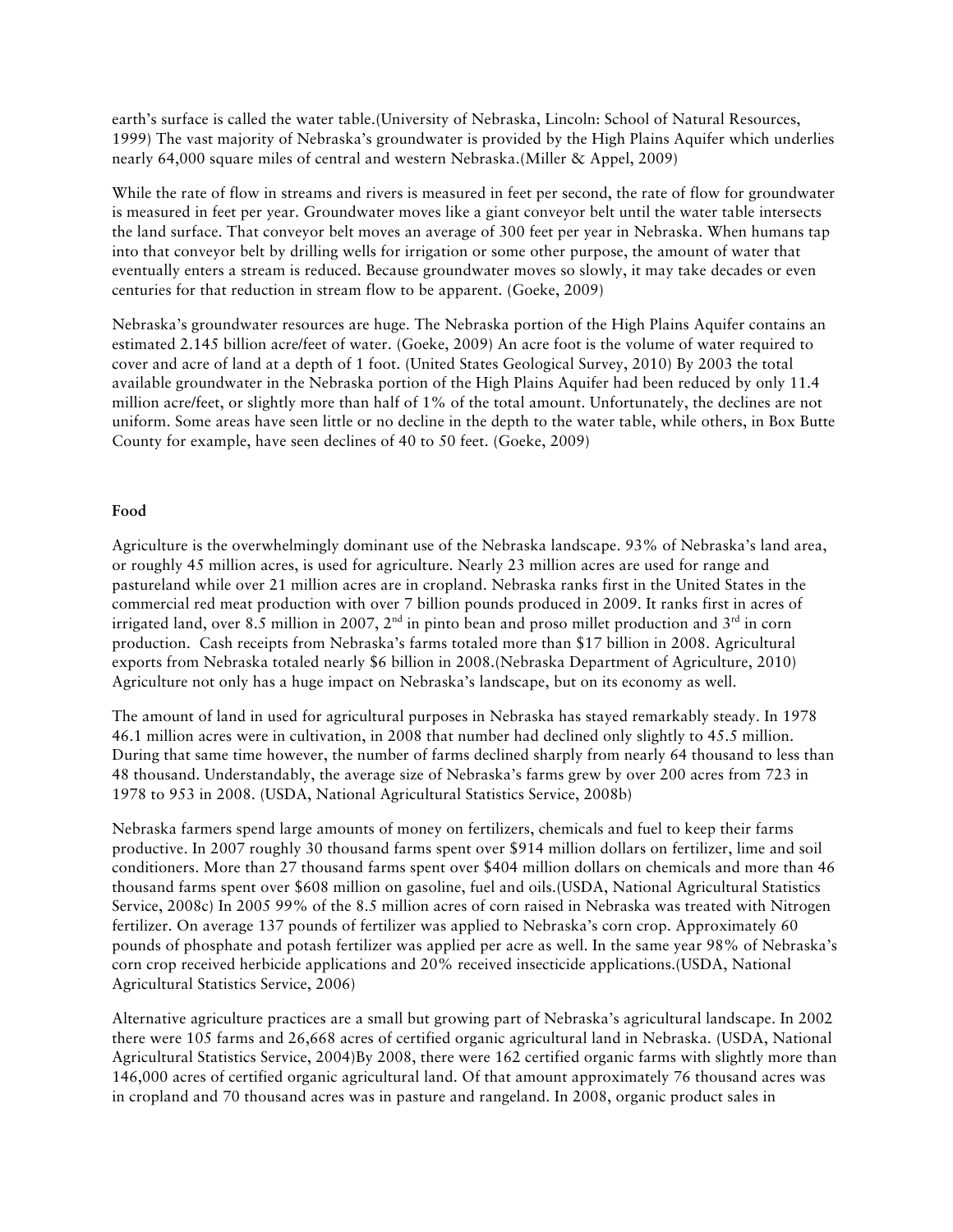Nebraska totaled \$48.6 million.(USDA, National Agricultural Statistics Service, 2008a) Community Supported Agriculture (CSA) is a concept that has grown across the country. According to the USDA definition a" CSA consists of a community of individuals who pledge support to a farm operation so that the farmland becomes, either legally or spiritually, the community's farm, with the growers and consumers providing mutual support and sharing the risks and benefits of food production."(Adam, 2006) In 2007, the only year for which statistics are available, 161 Nebraska farms marketed products through Community Supported Agriculture. (USDA, National Agricultural Statistics Service, 2008d)

### **Energy**

Nebraska has the potential to provide a significant portion of its energy through renewable sources. Currently, non-renewable sources provide the vast majority of Nebraska's energy. In 2007, Nebraska used 693 trillion British Thermal Units (Btus) of energy an increase of 3.6% from 2006. (Nebraska Energy Office, 2010f) A Btu is a standard unit of heat energy. As an illustration, it takes roughly 2000 Btus to make a pot of coffee. (Nebraska Energy Office, 2010b) Nebraska has to  $13<sup>th</sup>$  lowest total energy consumption in the country. (Nebraska Energy Office, 2010f)

Over the past 20 years, Nebraska's total energy consumption has grown by 28.3%. During those 20 years the sources of Nebraska's energy have remained fairly stable. The amount of energy provided by each of those sources has varied somewhat. From 1987 to 2007 the percentage of Nebraska's energy provided by petroleum has decreased from roughly 35% to 32%. At the same time coal has risen from 22% to nearly 30%. Natural gas has remained fairly stable at roughly 20% of Nebraska's energy mix while nuclear power has dropped slightly from 17% to 16%. (Nebraska Energy Office, 2010f)

Renewable sources (hydroelectric, wind, ethanol, solar, geothermal, biomass) contributions to Nebraska's energy mix have dropped over the last 20 years, from 4.82% in 1987 to 2.78% in 2007. Most of that reduction has come from the hydroelectric sector. Despite the potential for wind power in Nebraska, only .3% of the energy consumed here comes from wind power. The amount of energy consumed from biomass sources has stayed roughly the same increasing from 1.2% to 1.5%. (Nebraska Energy Office, 2010e)

Wind energy has the potential to provide a large portion of Nebraska's energy needs. The American Wind Energy Association estimates that Nebraska has 868 billion kilowatt hours per year in wind energy capacity, ranking  $6<sup>th</sup>$  among the states. (American Wind Energy Association, 2009) Currently Nebraska produces approximately 400 million kilowatt hours of electricity through wind power.(Nebraska Energy Office, 2010g)

Maps of Nebraska's mean annual wind speed show that most of the state averages between 14.3 and 16.8 mph.(Nebraska Energy Office, 2005) The predicted wind power density (a measure of how much energy is available at a site for conversion by a wind turbine)for most of Nebraska is a level 3 (fair) or 4 (good) according to the National Renewable Energy Laboratory. Wind power density levels range from 1 to 7. (National Renewable Energy Laboratory, 2010)

In 2008 the U. S. Department of Energy released a report calling for the United States to produce 20% of its electricity using wind power by 2030.(United States Department of Energy, 2008) In response to that report the National Renewable Energy Laboratory published a report that estimated the economic benefits of producing 20% of Nebraska's electricity using wind power. Over a 40 year period that includes the construction and operation of the necessary wind power facilities, an average of between 1600 and 3000 full time jobs would be provided. The total economic output to Nebraska over the same period would be between 8 and 14 billion dollars. (Lantz, 2009)

In 2007 solar energy provided roughly 30 million Btus of energy out of a total 693 trillion Btus of total energy use in Nebraska. National Renewable Energy Laboratory maps show that significantly more potential for solar power exists in Nebraska. Eastern Nebraska can produce roughly 4.5 kWh/m2/day and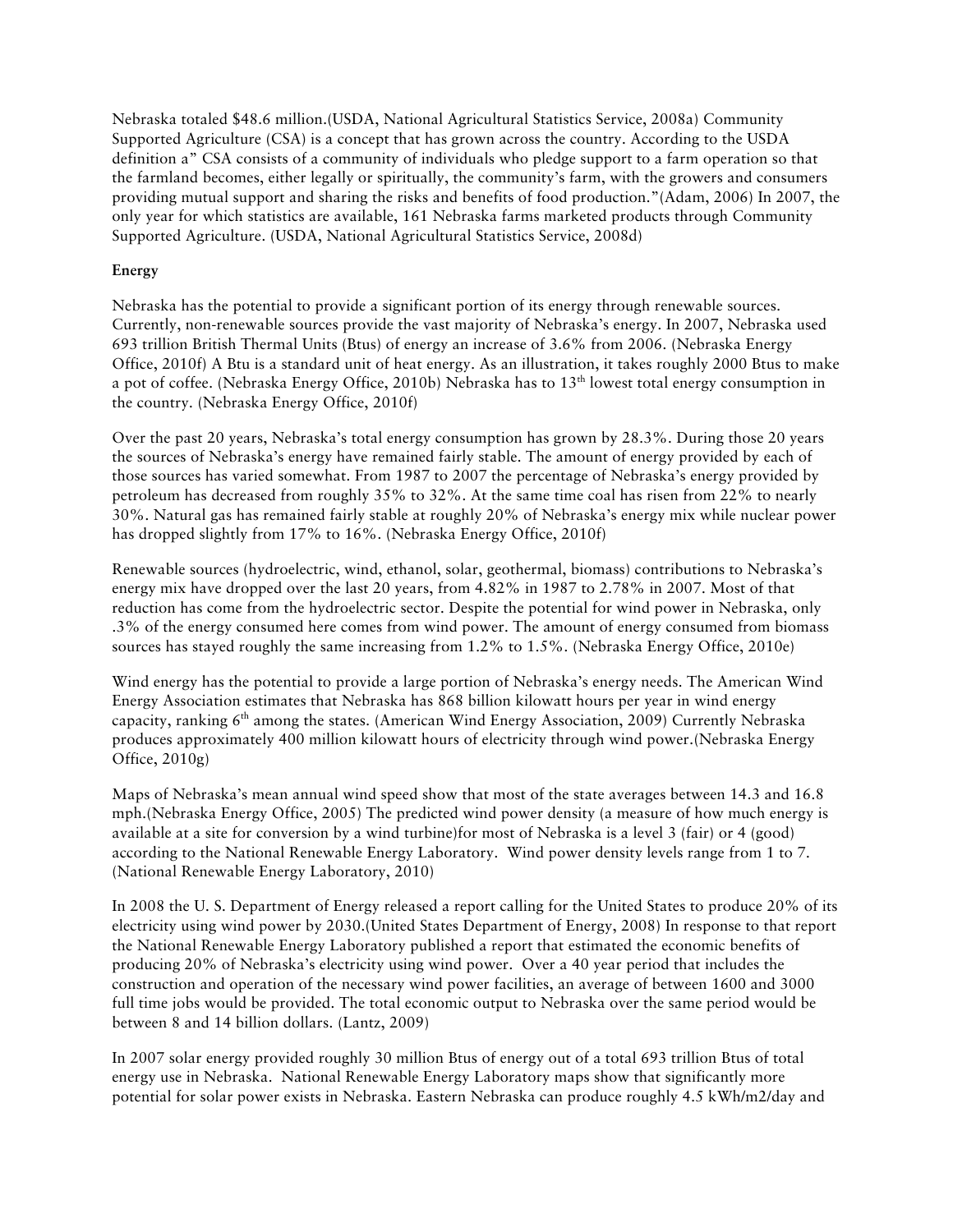Western Nebraska can produce roughly 5.5 kWh/m2/day. As a comparison, desert areas of southern Arizona have a potential of 6.8 kWh/m2/day. (National Renewable Energy Laboratory, 2008)

Nebraska ranks  $2<sup>nd</sup>$  in the nation in ethanol production capacity, trailing only Iowa. Nebraska currently produces 1.7 billion gallons of ethanol or roughly 14% of the nation's total production. (Nebraska Energy Office, 2010d)In 2007 Ethanol provided roughly 1.5% of Nebraska's energy consumption in the transportation sector. (Nebraska Energy Office, 2010a) Most ethanol in Nebraska is sold as blended fuel, either E-10 (90% gasoline, 10% ethanol) or E-85 (85% ethanol with 15% gasoline). Consumption of all ethanol blended fuels has risen from roughly 200 million gallons in 1998 to roughly 550 million gallons in 2009.(Nebraska Energy Office, 2010c)

### **Construction and Demolition Materials**

There are two major aspects of any discussion of sustainability and construction materials; the availability and use of green construction materials and the disposal of those materials during the demolition process. Essential to this discussion is an understanding of just what makes construction materials green. While there are not universal standards green standards for construction materials, literature on sustainable design and construction defines five broad categories of sustainability for construction materials.

Products made with salvaged, recycled or agricultural waste content make up the first category. These products include bricks, lumber and plumbing fixtures that are salvaged from a demolished building for use in new construction and materials that use recycled post consumer content and therefore are diverted from landfills. Products that conserve natural resources include those that use less material than standard products, those with exceptional durability or low maintenance costs compared to standard products, certified wood products that come from sustainably managed forests, and rapidly renewable products such as cork, jute and organic cotton and wool. (Environmental Building News, 2006)

The third category is made up of products that avoid toxic emissions. These include products that do not contain ozone-depleting chemicals, those that are minimally processed and avoid the release of harmful chemicals during manufacture, and products that reduce or eliminate the need for pesticide treatments. Also included in this category are products such as porous paving products and vegetated roofing systems that prevent storm water pollution. (Environmental Building News, 2006)

Category four includes products that conserve energy and/or water. Building components are a major part of this category. Insulated concrete forms and structural insulated panels reduce the amount of energy necessary to heat or cool a structure. Equipment that conserves energy and manages loads includes high efficiency appliances and lighting. Renewable energy equipment such as photovoltaic solar panels and wind turbines also is included in this category. Fixtures and equipment that conserve water are included in this category as well. (Environmental Building News, 2006)

The final category includes products that contribute to a safe and healthy built environment. Products that do not release toxic chemicals into the building are a major component in this category along with those that remove pollutants and improve light quality. (Environmental Building News, 2006)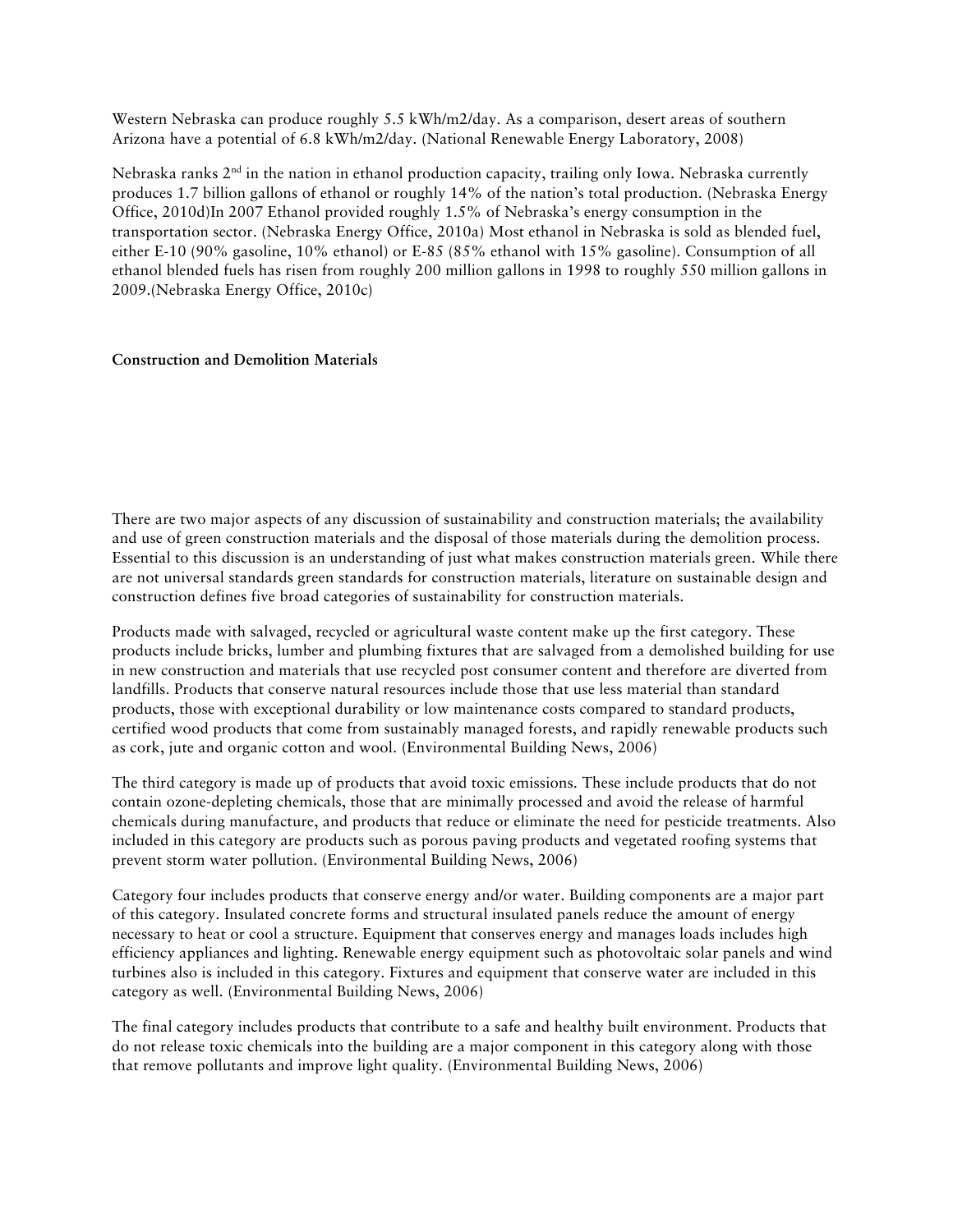Construction and demolition (C&D) materials are generated whenever new structures are built or existing structures are renovated or demolished. These materials include wood, drywall, metal, plastic, roofing, masonry and concrete among others. The amount of C&D materials produced in a given year is dependent on the amount of activity that takes place in the entire construction, demolition, renovation and maintenance industry. (United States Environmental Protection Agency, 2009)

A general lack of data hampers the accurate measurement of the amount of C&D materials produced in the United States. Statistics on the amount of activity in the building construction, demolition and renovation industry are available from the U.S. Census Bureau. Data on the amount of waste generated by these activities were estimated by averaging the results of waste sampling studies performed at specific job sites around the country. None of the sampled sites were located in Nebraska. Since construction styles, sizes and materials vary it is unknown if the waste sampling data collected in the EPA study referenced in this report can be applied to the construction industry across the country. (United States Environmental Protection Agency, 2009)

Additionally, there is little data on the amount of C&D materials that are recycled, reused or used as sources of energy. The EPA relies on data from state environmental agencies and few of those agencies collect that sort of data. Again, the EPA study referenced by this report estimates the amount of recovered C&D materials from the limited amount of data that is available. (United States Environmental Protection Agency, 2009)

With the understanding that their results are based on rather small samples, the EPA has estimated the total amount of C&D materials waste produced in the United States in six different sectors of the construction industry. The residential construction sector consists of the construction of new single and multi-family homes. C&D materials waste in this sector in 2003 was estimated at 10 million tons. The non-residential sector, consisting of office, manufacturing, educational and religious buildings among others, produced an estimated 5.01 million tons of C&D materials waste. C&D materials waste in residential demolition was estimated at 19 million tons. Non-residential demolition produced approximately 65 million tons of C&D materials waste. Residential and non-residential renovation activities produced and estimated 37.8 and 29 million tons of C&D waste respectively. An estimated total of 170 million tons of C&D waste materials were produced in 2003. This is equal to 3.2 pounds of C&D materials waste per capita per day (pcd). (United States Environmental Protection Agency, 2009)

As mentioned earlier the EPA relies on data from state environmental agencies to determine the amount of C&D waste materials that are recycled or recovered in some form. Nebraska is not one of the eight states that collect this data. On average, 48% of C&D materials waste is recovered in the eight states that collect such statistics. Since this figure may not be fully representative of the entire country it does provide an indicator or C&D materials recovery in the United States. (United States Environmental Protection Agency, 2009)

#### References

Adam, K. L. (2006, Community Supported Agriculture. *ATTRA: National Sustainable Agriculture* 

*Information Service,* Retrieved from http://attra.ncat.org/attra-

pub/PDF/csa.pdf#xml=http://search.ncat.org/texis/search/pdfhi.txt?query=statistics&pr=ATTRA2010

&prox=page&rorder=500&rprox=500&rdfreq=500&rwfreq=500&rlead=500&rdepth=0&sufs=0&o

rder=r&cq=&id=4be9d90d7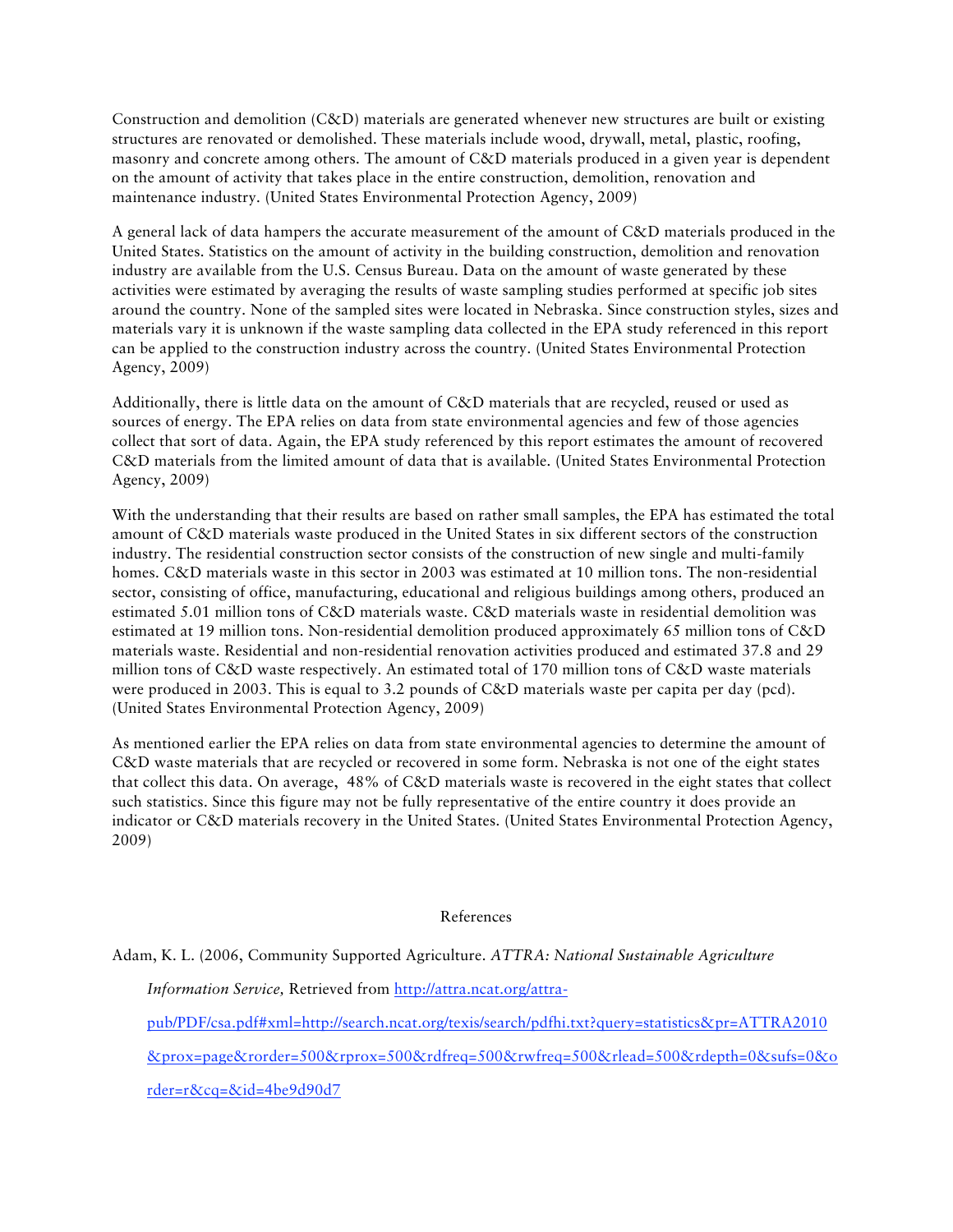- American Wind Energy Association. (2009). *Wind Energy Potential.* Retrieved 6/15, 2010, from http://www.awea.org/faq/wwt\_potential.html
- Center for Advanced Land Management Information Technologies. (2007). *Delineation of 2005 Land Use Patterns for the State of Nebraska Department of Natural Resources*. Lincoln, NE: University of Nebraska - Lincoln. Retrieved from

http://www.calmit.unl.edu/2005landuse/data/2005\_NE\_landuse\_finalreport.pdf

- Dappen, P., Merchant, J., Ratcliffe, I., & Robbins, C. (2007). *Delineation of 2005 Land Use Patterns For the State of Nebraska Department of Natural Resources*. Lincoln, NE: Center for Advanced Land Management Information Technologies; School of Natural Resources; University of Nebraska - Lincoln. Retrieved from http://dnr.ne.gov/Publications\_Studies/2005\_Landuse\_FinalReport.pdf
- Encyclopedia Britannica. (2010a). *Entisol.* Retrieved 4/29, 2010, from http://search.eb.com/eb/article-9032719
- Encyclopedia Britannica. (2010b). *Mollisol.* Retrieved 4/30, 2010, from http://search.eb.com/eb/article-9053264
- Goeke, J. (2009). *Surface Water and Groundwater Relationships in Nebraska.* Retrieved 6/1, 2010, from http://watercenter.unl.edu/Downloads/ResearchInBrief/GoekeLegislatorsBriefingMaterialsOctober10.p df
- Hutson, S. S., Barber, N. L., Kenny, J. F., Linsay, K. S., Lumia, D. S., & Maupin, M. A. (2004). *Estimated Use of Water in the United States in 2000* No. 1268)U. S. Geological Survey. Retrieved from http://pubs.usgs.gov/circ/2004/circ1268/htdocs/table01.html#
- Kenny, J. F., Barber, N. L., Hutson, S. S., Linsey, K. S., Lovelace, J. K., & and Maupin, M. A. (2009). *Estimated Water Use in the United States in 2005* No. 1344)U. S. Geological Survey. Retrieved from http://pubs.usgs.gov/circ/1344/pdf/c1344.pdf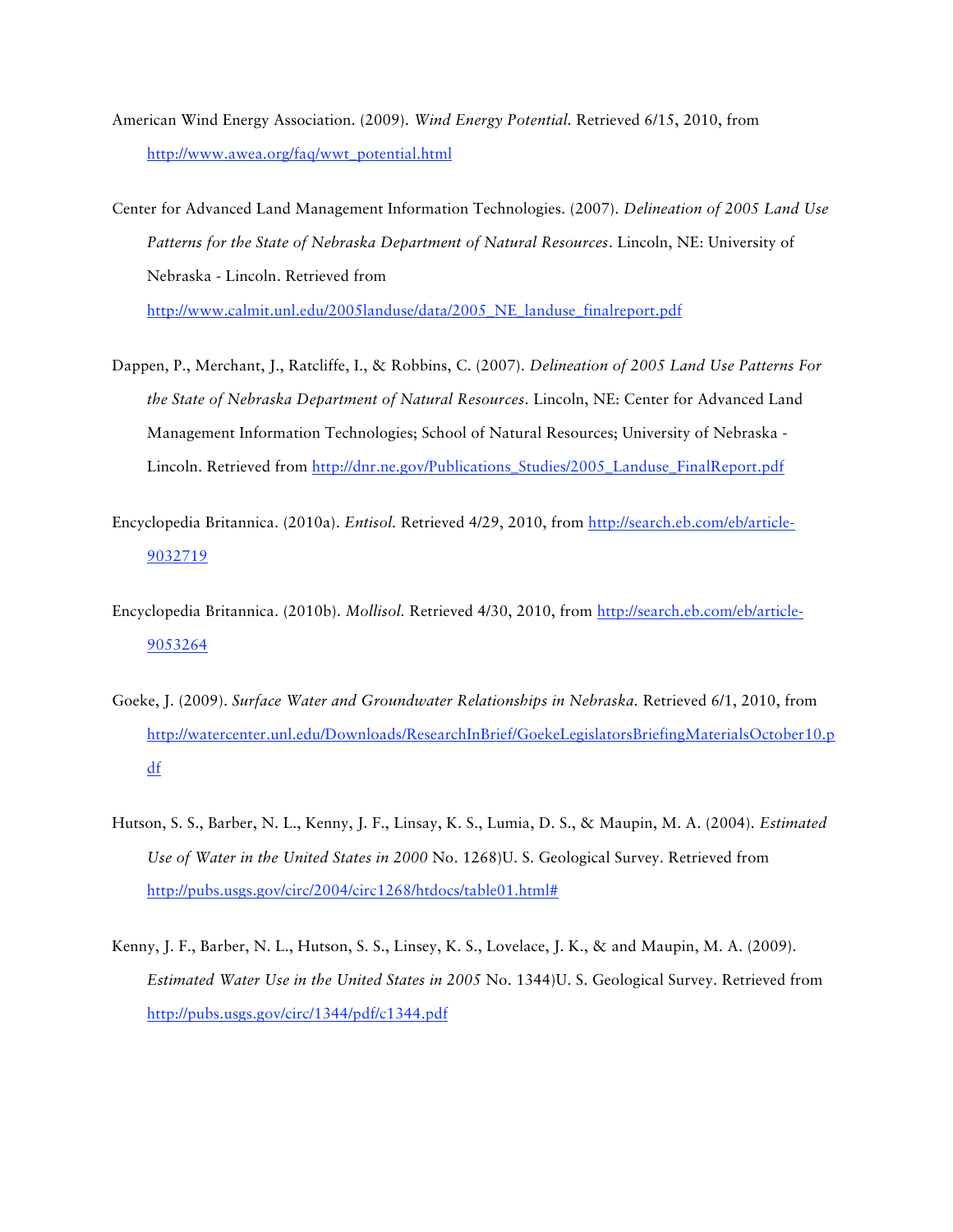Lantz, E. (2009). *Economic Development Benefits from Wind Energy in Nebraska: A Report for the Nebraska Energy Office*. Washington, DC: U S Department of Energy. Retrieved from www.nrel.gov/docs/fy09osti/44344.pdf

Marten, D.*Water Use in Agricultural Watersheds*. Lincoln, NE: University of Nebraska - Lincoln.

- Miller, J. A., & Appel, C. L. (2009). *Groundwater Atlas of the United States: Kansas, Missouri and Nebraska.* Retrieved 6, 2010, from http://pubs.usgs.gov/ha/ha730/ch\_d/D-text2.html
- National Renewable Energy Laboratory. (2008). *Photovoltaic Solar Resource of the United States.* Retrieved 6/17, 2010, from http://www.nrel.gov/gis/images/map\_pv\_national\_lo-res.jpg
- National Renewable Energy Laboratory. (2010). *Wind Maps.* Retrieved 6/17, 2010, from http://www.nrel.gov/gis/wind.html
- Natural Resources Conservation Service. (2010). *Entisols Map.* Retrieved 4/29, 2010, from http://soils.usda.gov/technical/classification/orders/entisols\_map.html
- Nebraska Department of Agriculture. (2010). *Nebraska Agriculture Fact Card.* Retrieved 6/4, 2010, from http://www.agr.ne.gov/facts.pdf
- Nebraska Department of Natural Resources. (2007a). *Nebraska Estimated Total Water Withdrawals by water use category for the year 2000.* Retrieved 6/1, 2010, from http://dnr.ne.gov/watertaskforce/Resourcematerials/WaterWithdrawls\_2000.pdf
- Nebraska Department of Natural Resources. (2007b). *Nebraska Estimated Total Water Withdrawals by water use category for the year 2005.* Retrieved 6/1, 2010, from http://dnr.ne.gov/SurfaceWater/Total\_Withdrawals\_2005.pdf
- Nebraska Energy Office. (2005). *Mean Annual Wind Power Density of Nebraska at 50 Meters* Nebraska Energy Office. Retrieved from http://www.neo.ne.gov/renew/windresources/NE\_spd50m\_0408052.pdf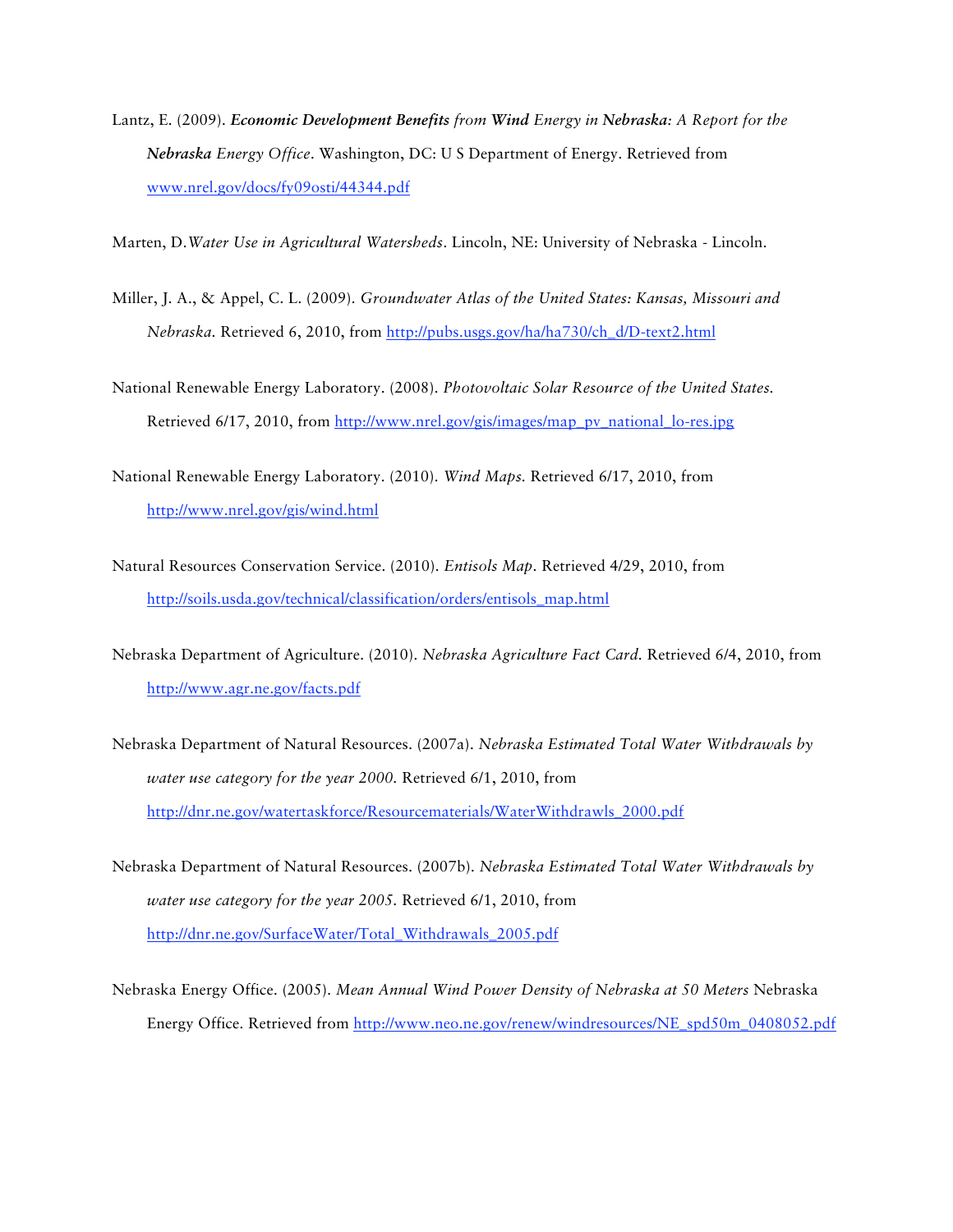- Nebraska Energy Office. (2010a). *Energy Consumption in Nebraska's Transportation Sector.* Retrieved 6/17, 2010, from http://www.neo.ne.gov/statshtml/18.html
- Nebraska Energy Office. (2010b). *Energy Terms Glossary.* Retrieved 6/15, 2010, from http://www.neo.ne.gov/statshtml/glossaryb.htm#btu
- Nebraska Energy Office. (2010c). *Ethanol Blended Fuel Consumption in Nebraska.* Retrieved 6/17, 2010, from http://www.neo.ne.gov/statshtml/65a.html
- Nebraska Energy Office. (2010d). *Ethanol Facilities' Capacity by State.* Retrieved 6/17, 2010, from http://www.neo.ne.gov/statshtml/121.htm
- Nebraska Energy Office. (2010e). *Nebraska's Renewable Energy Consumption.* Retrieved 6/15, 2010, from http://www.neo.ne.gov/statshtml/92.htm
- Nebraska Energy Office. (2010f). *Nebraska's Total Energy Consumption by Fuel Type.* Retrieved 6/11, 2010, from http://www.neo.ne.gov/statshtml/01.html
- Nebraska Energy Office. (2010g). *Nebraska's Wind Energy Generation.* Retrieved 6/17, 2010, from http://www.neo.ne.gov/statshtml/89.htm
- Nebraska Legislative Reference Bureau. (2009). In Heltzel K. (Ed.), *Nebraska Blue Book* (49th ed.). Lincoln, NE: Nebraska Legislative Council.
- Solley, W. B., Pierce, R. R., & Perlman, H. A. (1996). *Estimated Water Use in the United States in 1990* No. Report 1081)U. S. Geological Survey. Retrieved from http://water.usgs.gov/watuse/tables/totab.st.html
- Solley, W. B., Pierce, R. R., & Perlman, H. A. (1998). *Estimated Use of Water in the United States in 1995* No. 1200)U. S. Geological Survey. Retrieved from http://water.usgs.gov/watuse/pdf1995/pdf/summary.pdf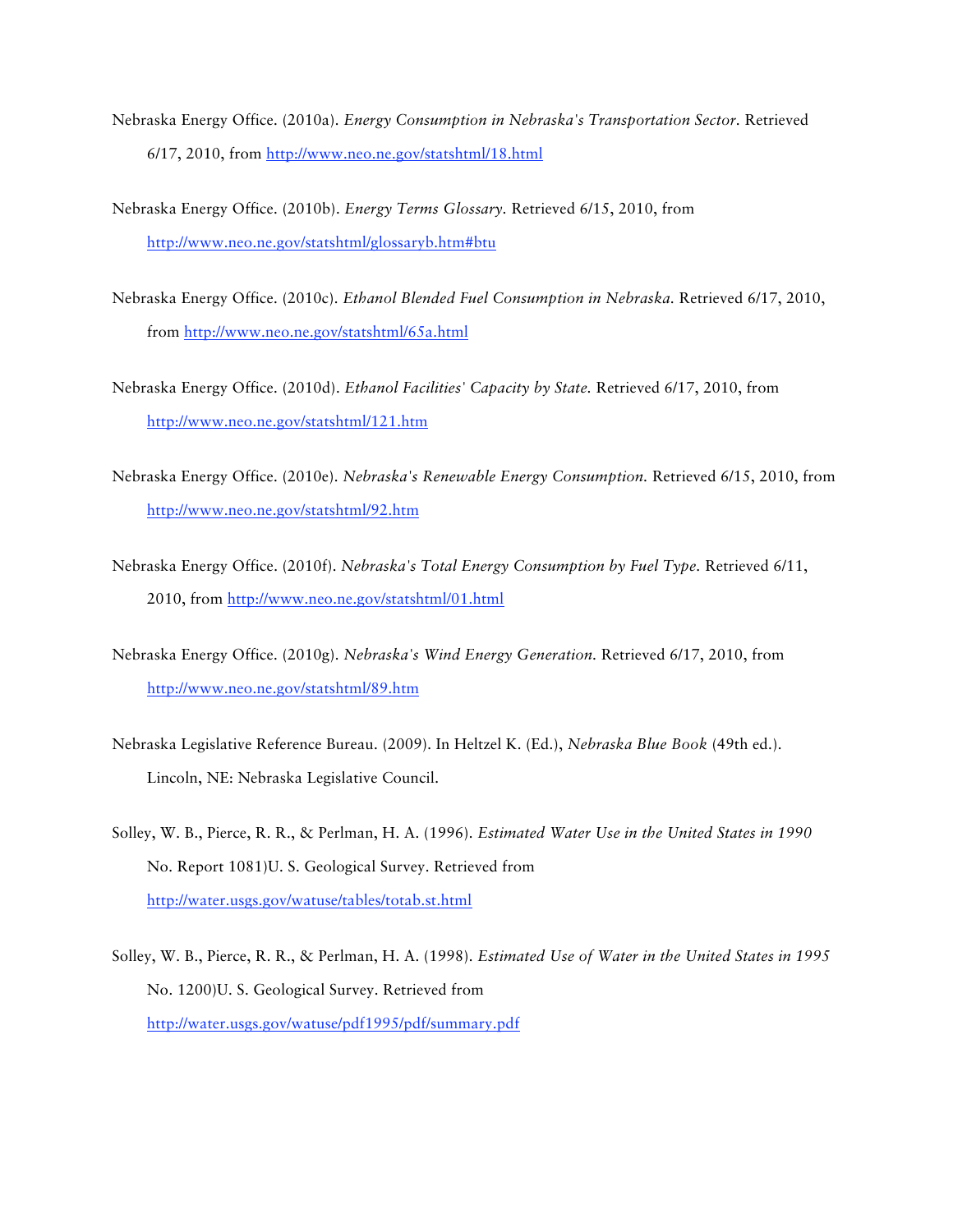- United States Department of Agriculture, Natural Resources Conservation Service, & Center for Survey Statistics and Methodology, Iowa State University. (2009). *Summary Report: 2007 National Resources Inventory*. Washington, DC and Ames, IA: Retrieved from http://www.nrcs.usda.gov/technical/NRI/2007/2007\_NRI\_Summary.pdf
- United States Department of Energy. (2008). *20% Wind Energy by 2030: Increasing Wind Energy's Contribution to U.S. Electricity Supply*. Washington, DC: United States Department of Energy. Retrieved from www1.eere.energy.gov/windandhydro/pdfs/41869.pdf
- United States Geological Survey. (2009). *Aquifer Basics: High Plains Aquifer.* Retrieved 6/2, 2010, from http://water.usgs.gov/ogw/aquiferbasics/ext\_hpaq.html
- United States Environmental Protection Agency. (2009). *Estimating 2003 Building Related Construction and Demolition Materials Amounts* No. EPA530-R-09-002)EPA Office of Resource Conservation and Recovery.
- United States Geological Survey. (2010). *USGS Water Science Glossary of Terms.* Retrieved 6/2, 2010, from http://ga.water.usgs.gov/edu/dictionary.html
- University of Nebraska, Lincoln: School of Natural Resources. (1999). *Groundwater System.* Retrieved 6/2, 2010, from http://snr-1349.unl.edu/navigation/satuate.aspx
- USDA, National Agricultural Statistics Service. (2004). Farms, Land in Farms, Value of Land and Buildings, and Land Use: 2002 and 1997. *2002 Census of Agriculture* (pp. 304). Washington DC: United Stated Department of Agriculture.
- USDA, National Agricultural Statistics Service. (2006). *Nebraska Chemical Usage.* Retrieved 6/4, 2010, from http://www.nass.usda.gov/Statistics\_by\_State/Nebraska/Publications/Biotechnology\_Varieties/agchem0 6.pdf
- USDA, National Agricultural Statistics Service. (2008a). Farms, Land Use, and Sales of Organically Produced Commodities on Certified and Exempt